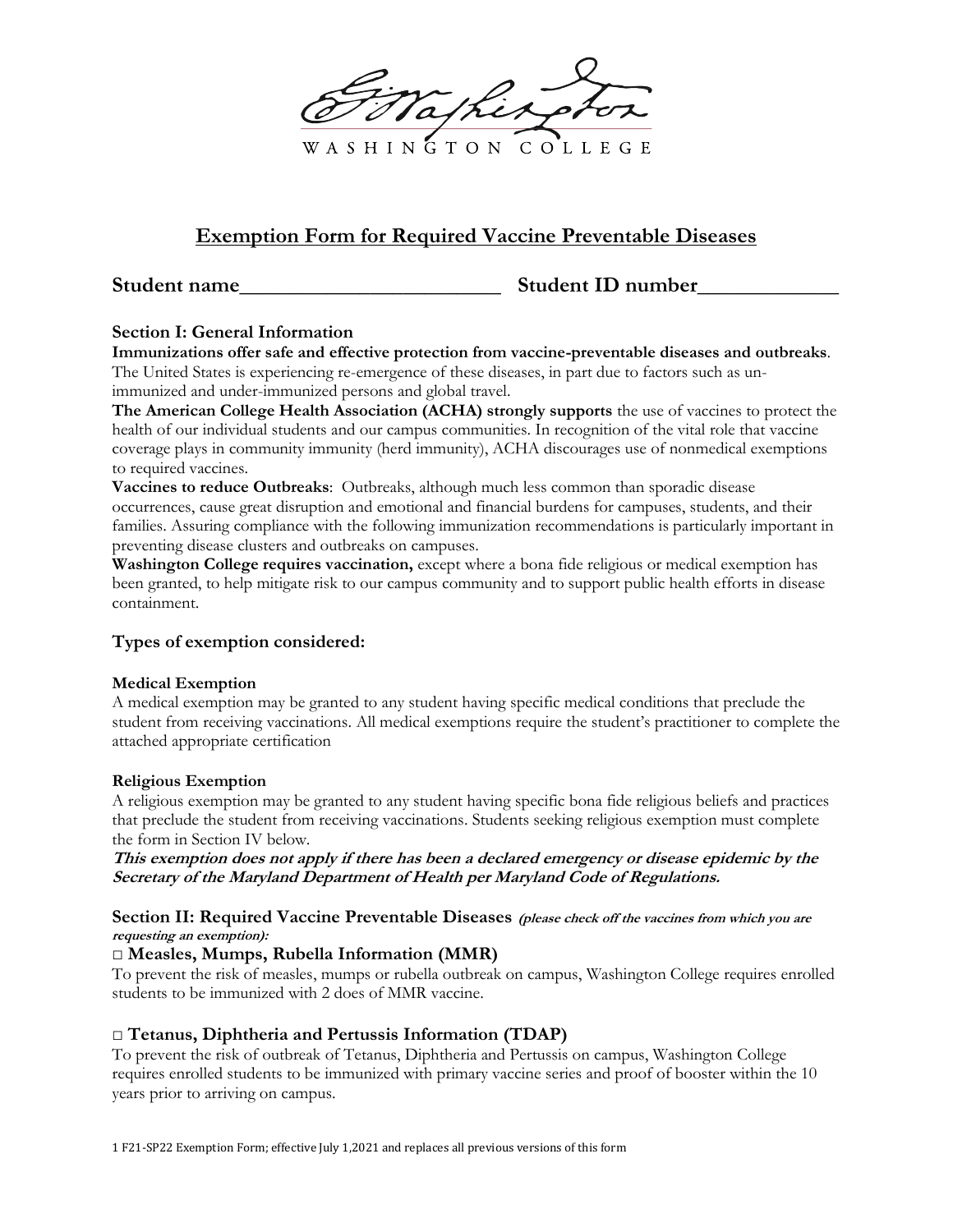

# **Exemption Form for Required Vaccine Preventable Diseases (cont.)**

## **□Varicella Information**

To prevent the risk of Varicella (chickenpox) outbreak on campus, Washington College requires enrolled students to be immunized with 2 doses of Varicella vaccine.

### **□Polio Information**

To prevent the risk of polio outbreak on campus, Washington College requires enrolled students to have completed the primary series of polio immunizations.

## **□ Hepatitis B Information**

Washington College requires enrolled students to have completed a 3-dose series of Hepatitis B immunizations.

□ **COVID Vaccine Information: (SARS-COV-2):** Washington College requires all students attending classes on campus or residing in College housing for fall semester 2021 to have completed he series of COVID-19 vaccinations.

### **What you need to Know about COVID-19 disease and the vaccine:**

**COVID-19** is a highly contagious respiratory virus that affects people of all ages. This virus can cause longterm medical problems and death, regardless of age. This virus spreads through respiratory droplets and up to 50% or more of people can be infected without realizing it. Prevention strategies include wearing a mask and physically distancing when around others. However, these strategies affect what is accepted as "normal life" and are a challenge to adhere to and therefore frequently ignored. According to the scientific data, COVID-19 vaccines are safe and highly effective at preventing severe illness, hospitalization, and death. When large numbers within a population are immunized, viral spread will be significantly limited. Each individual of a community contributes to this protective approach. Choosing to forego vaccination puts one at risk for getting the disease along with the associated risk of long-term medical problems or death. Individuals who elect not to be vaccinated against COVID-19 may put others they interact with at risk.

Due to this risk to others, Washington College reserves the right to require one to isolate or quarantine off campus should they develop or are exposed to COVID-19. By choosing not to be vaccinated, you run a greater risk of becoming ill with COVID-19 and will be required to isolate per CDC and Washington College guidelines if you become infected. Those not vaccinated against COVID-19 and exposed to someone with the disease will be required to quarantine for up to 10 days. Isolation and quarantine may be required to be completed off campus. To minimize risk of viral spread, unvaccinated individuals will be required to undergo regular screening tests for COVID-19 at least weekly or as advised by the College's medical advisors.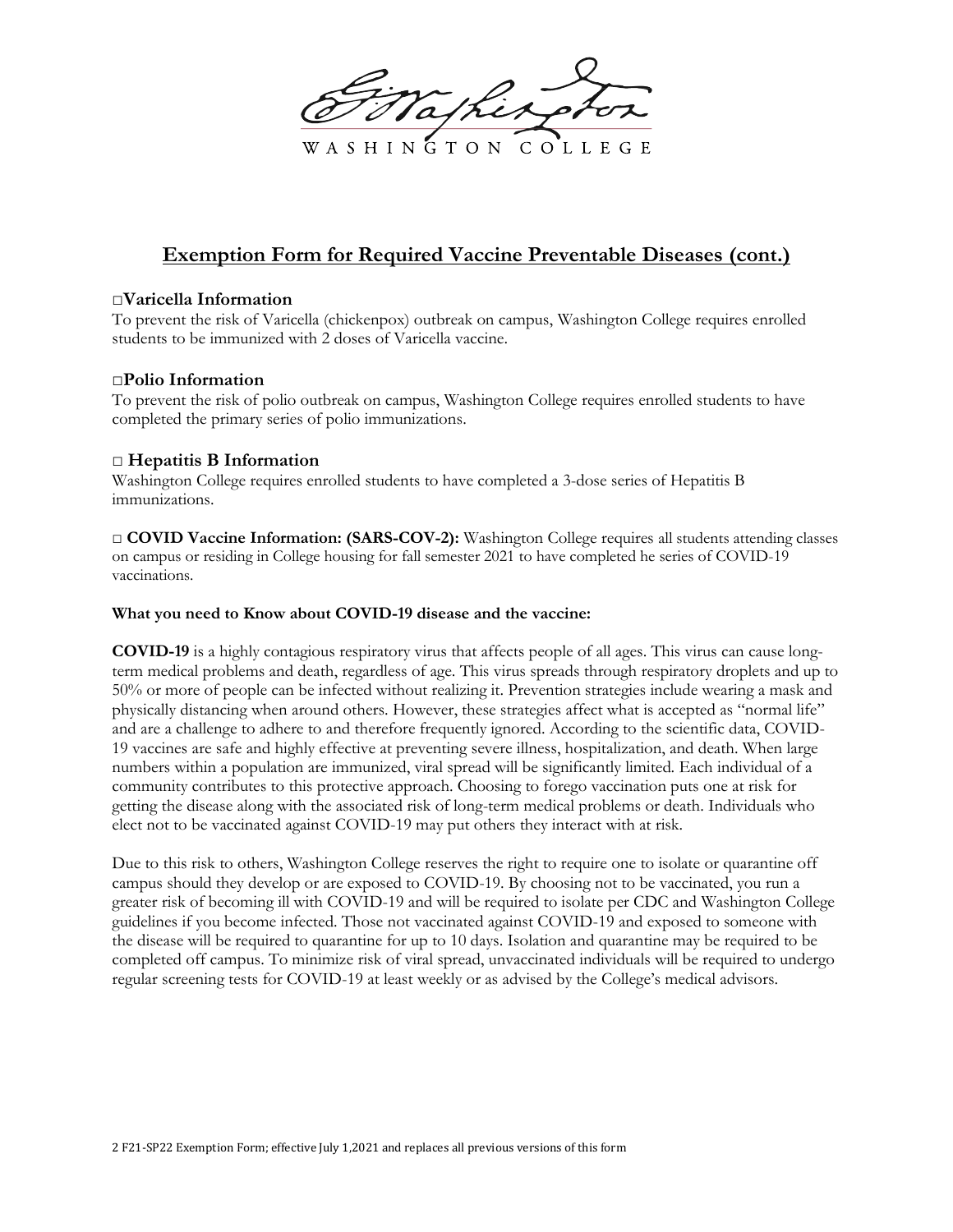atherpi **ASHINGTON** COLLEGE

**Section III: All Medical Exemptions require Provider Certification**: (Providers-See the CDC guidance regarding contraindications for vaccine preventable diseases)

**Medical Provider Certification of Contraindication to one or more above vaccines**: I certify that my patient (named above) should not be vaccinated against: (list applicable vaccine or all vaccines)

\_\_\_\_\_\_\_\_\_\_\_\_\_\_\_\_\_\_\_\_\_\_\_\_\_\_\_\_\_\_\_\_\_\_\_\_\_\_\_\_\_\_\_\_\_\_\_\_\_\_\_\_\_\_\_\_\_\_\_\_\_\_\_\_\_\_\_\_\_\_\_\_\_\_\_\_\_\_\_\_\_\_\_\_\_ \_\_\_\_\_\_\_\_\_\_\_\_\_\_\_\_\_\_\_\_\_\_\_\_\_\_\_\_\_\_\_\_\_\_\_\_\_\_\_\_\_\_\_\_\_\_\_\_\_\_\_\_\_\_\_\_\_\_\_\_\_\_\_\_\_\_\_\_\_\_\_\_\_\_\_\_\_\_\_\_\_\_\_\_\_

\_\_\_\_\_\_\_\_\_\_\_\_\_\_\_\_\_\_ because they have one of the following contraindications:

⬜ Documented anaphylactic allergic reaction or other severe adverse reaction to vaccine – e.g., cardiovascular changes, respiratory distress, or history of treatment with epinephrine or other emergency medical attention to control symptoms. Generally, does not include gastro-intestinal symptoms as the sole presentation of allergy. Describe the specific reaction:

□ Documented allergy to a component of the vaccine – does not include sore arm, local reaction or subsequent respiratory tract infection. Describe the specific reaction:

\_\_\_\_\_\_\_\_\_\_\_\_\_\_\_\_\_\_\_\_\_\_\_\_\_\_\_\_\_\_\_\_\_\_\_\_\_\_\_\_\_\_\_\_\_\_\_\_\_\_\_\_\_\_\_\_\_\_\_\_\_\_\_\_\_\_\_\_\_\_\_\_\_\_\_\_\_\_\_\_\_\_ \_\_\_\_\_\_\_\_\_\_\_\_\_\_\_\_\_\_\_\_\_\_\_\_\_\_\_\_\_\_\_\_\_\_\_\_\_\_\_\_\_\_\_\_\_\_\_\_\_\_\_\_\_\_\_\_\_\_\_\_\_\_\_\_\_\_\_\_\_\_\_\_\_\_\_\_\_\_\_\_\_\_

\_\_\_\_\_\_\_\_\_\_\_\_\_\_\_\_\_\_\_\_\_\_\_\_\_\_\_\_\_\_\_\_\_\_\_\_\_\_\_\_\_\_\_\_\_\_\_\_\_\_\_\_\_\_\_\_\_\_\_\_\_\_\_\_\_\_\_\_\_\_\_\_\_\_\_\_\_\_\_\_\_\_\_

\_\_\_\_\_\_\_\_\_\_\_\_\_\_\_\_\_\_\_\_\_\_\_\_\_\_\_\_\_\_\_\_\_\_\_\_\_\_\_\_\_\_\_\_\_\_\_\_\_\_\_\_\_\_\_\_\_\_\_\_\_\_\_\_\_\_\_\_\_\_\_\_\_\_\_\_\_\_\_\_\_\_\_

\_\_\_\_\_\_\_\_\_\_\_\_\_\_\_\_\_\_\_\_\_\_\_\_\_\_\_\_\_\_\_\_\_\_\_\_\_\_\_\_\_\_\_\_\_\_\_\_\_\_\_\_\_\_\_\_\_\_\_\_\_\_\_\_\_\_\_\_\_\_\_\_\_\_\_\_\_\_\_ \_\_\_\_\_\_\_\_\_\_\_\_\_\_\_\_\_\_\_\_\_\_\_\_\_\_\_\_\_\_\_\_\_\_\_\_\_\_\_\_\_\_\_\_\_\_\_\_\_\_\_\_\_\_\_\_\_\_\_\_\_\_\_\_\_\_\_\_\_\_\_\_\_\_\_\_\_\_\_

⬜ Another documented contraindication. Please Explain: \_\_\_\_\_\_\_\_\_\_\_\_\_\_\_\_\_\_\_\_\_\_\_\_\_\_\_\_\_\_\_\_\_\_\_\_\_

## **This form is good for one (1) year from the date it is signed.**

\_\_\_\_\_\_\_\_\_\_\_\_\_\_\_\_\_\_\_\_\_\_\_\_\_\_\_\_\_\_\_\_\_\_\_\_\_\_\_\_\_\_\_\_\_\_\_\_\_\_\_\_\_

Signature of Healthcare Provider: \_\_\_\_\_\_\_\_\_\_\_\_\_\_\_\_\_\_\_\_\_\_\_\_\_\_\_\_\_\_\_\_\_\_\_\_\_ Date\_\_\_\_\_\_\_\_\_\_\_\_\_\_ Name (print): \_\_\_\_\_\_\_\_\_\_\_\_\_\_\_\_\_\_\_\_\_\_\_\_\_\_\_\_\_\_\_\_\_\_\_\_\_\_\_\_\_\_ Address/Phone or Clinic Stamp: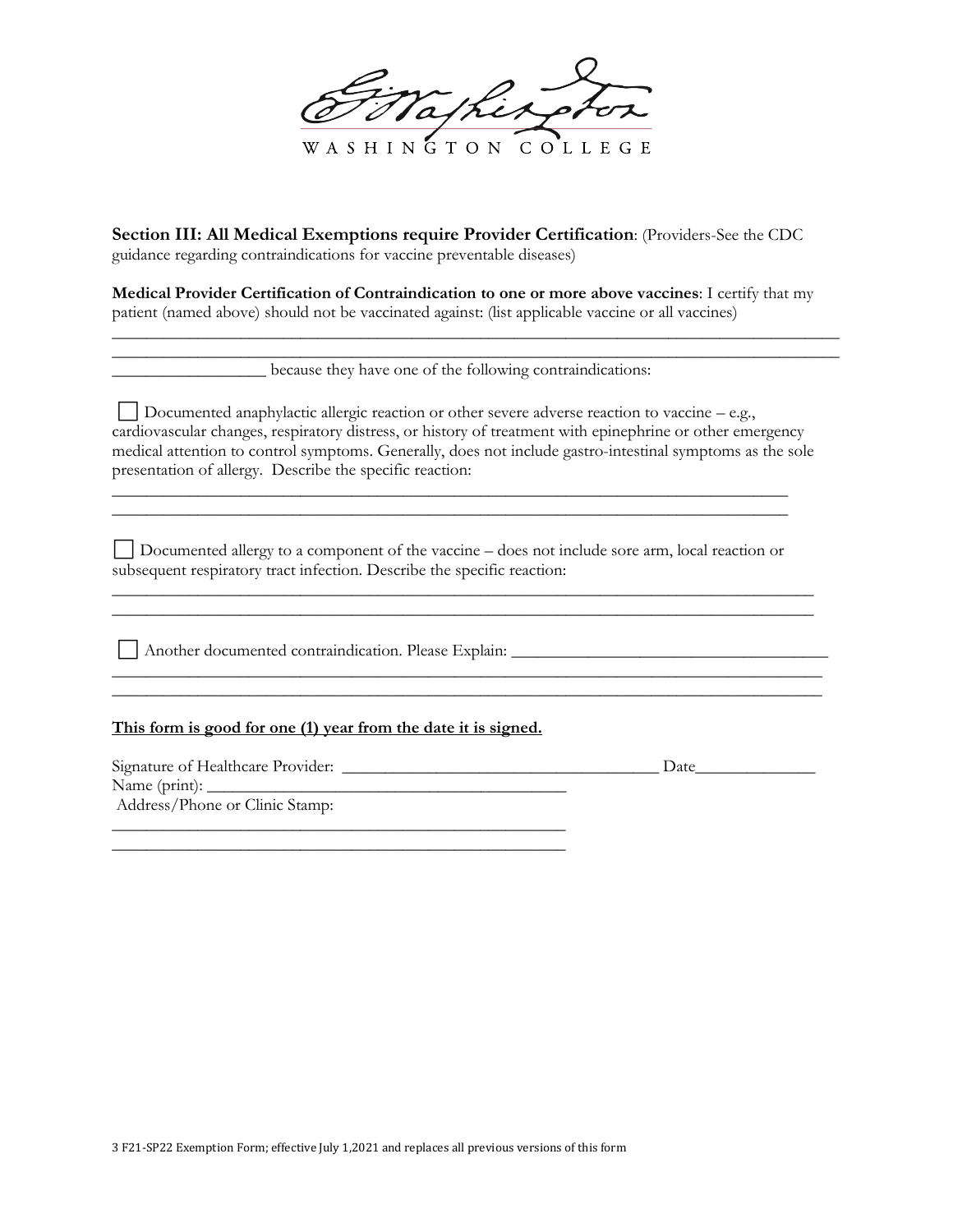

# **Exemption Form for Required Vaccine Preventable Diseases (cont.)**

**Section IV: Religious Beliefs Exemption Request** (to be completed by student or guardian if student under 18) Requests for exemption based on religious beliefs: if the bona fide religious beliefs of a student (or the parent, guardian if under age 18) are contrary to the immunization requirement for one or more of the vaccine preventable diseases checked above, the student will be exempt of the requirement upon submission of a written statement below of the bona fide religious beliefs contrary to the immunization requirement. (attach additional pages if needed)

| Signature: | Date: |
|------------|-------|

**Assumption of Risks: I have read and understand the COVID-19 vaccine information above and I understand the risks and benefits of the vaccine(s). I hereby acknowledge that I have specific bona fide religious beliefs precluding vaccination at this time and assume all risks associated with foregoing vaccination, including the risk that I may be exposed to or become sick with COVID-19. This assumption of risk includes the possibility that I may be required to isolate or quarantine per Washington College protocols and that I may be required to undergo mandatory COVID testing at least weekly during the academic year. I also understand that I may be required to wear a mask at all times on campus except when in my private bedroom or while dining. I agree to comply with the College's risk mitigation measures and to immediately notify the Health Center if I test positive for COVID-19 or I have had direct contact with someone with the virus. This form is good for 1 year from the date it is signed.**

| Printed name student                                            |      |  |
|-----------------------------------------------------------------|------|--|
| Signature of individual aged 18 or older                        | Date |  |
| Signature of parent/guardian for individuals under age 18 years | Date |  |

4 F21-SP22 Exemption Form; effective July 1,2021 and replaces all previous versions of this form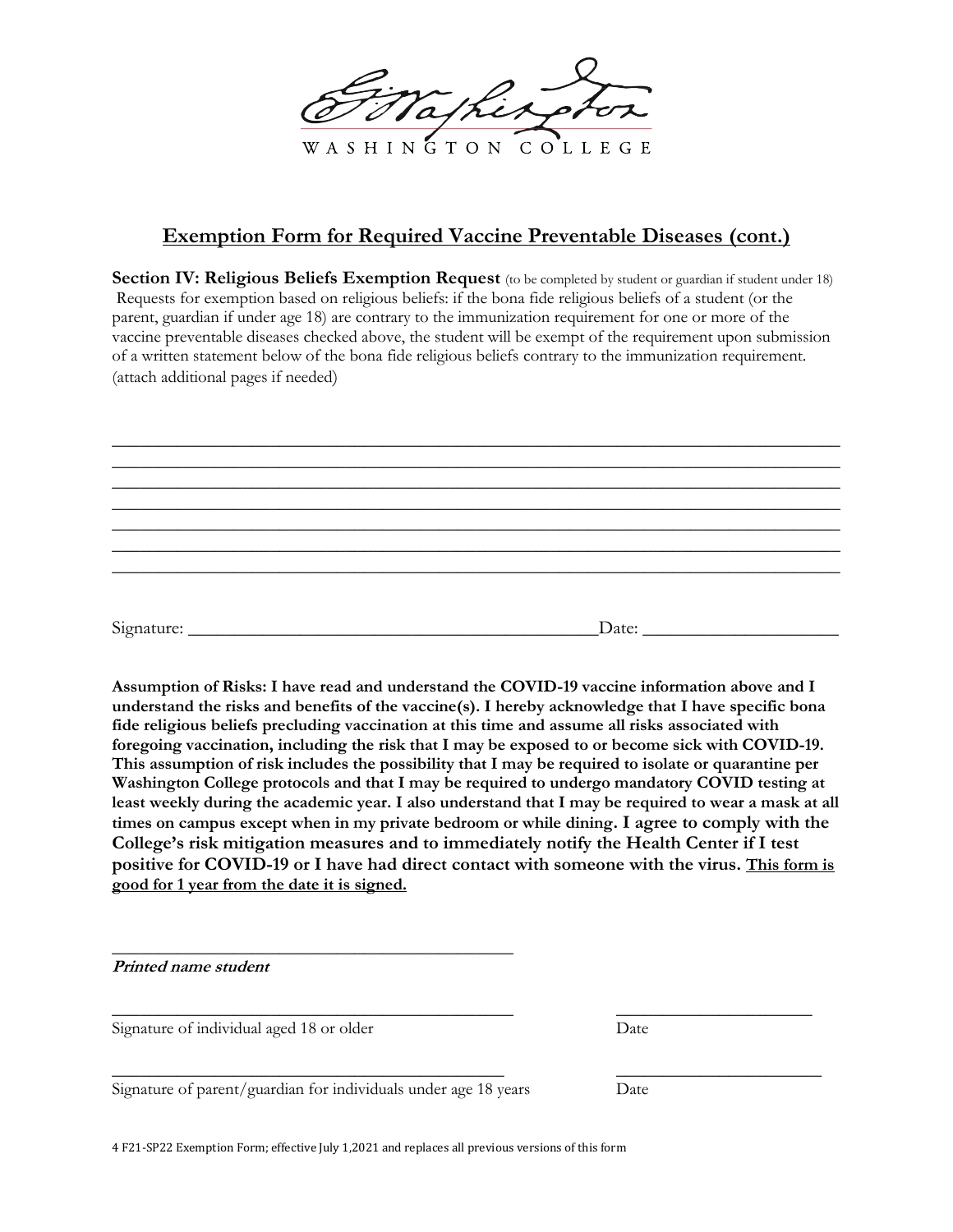Wathing WASHINGTON COLLEGE

**Please check the appropriate vaccine(s) exemption in the Required list above. I understand that I (my child) may be required to leave campus for up to two weeks after the last confirmed case of a disease on campus if I (my child) am/is not immune by proof of immunity, completion of the vaccine series or documentation of a case of the disease by a medical practitioner.**

 $\_$  , and the set of the set of the set of the set of the set of the set of the set of the set of the set of the set of the set of the set of the set of the set of the set of the set of the set of the set of the set of th

\_\_\_\_\_\_\_\_\_\_\_\_\_\_\_\_\_\_\_\_\_\_\_\_\_\_\_\_\_\_\_\_\_\_\_\_\_\_\_\_\_\_ \_\_\_\_\_\_\_\_\_\_\_\_\_\_\_\_\_\_\_\_\_\_

**Printed name of individual**

Signature of individual aged 18 or older Date

Signature of parent/guardian for individuals under age 18 years Date

\_\_\_\_\_\_\_\_\_\_\_\_\_\_\_\_\_\_\_\_\_\_\_\_\_\_\_\_\_\_\_\_\_\_\_\_\_\_\_\_\_\_\_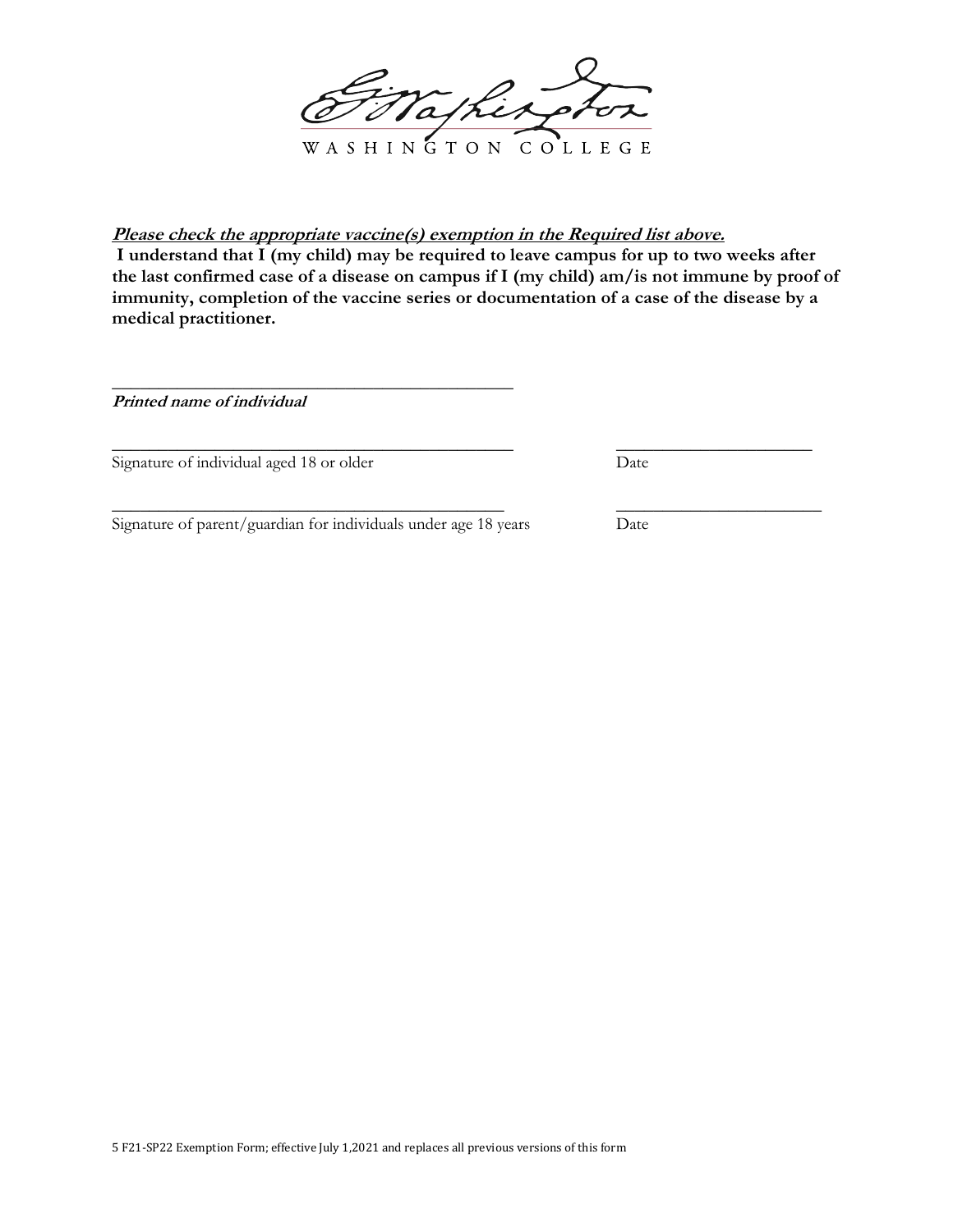

# **Exemption Form for Required Meningitis Vaccine**

# **Student name** Student ID number

# **Section I: General Information**

### **What you need to Know about meningococcal disease and the vaccine**

Effective 2001, Maryland law requires that an individual enrolled in an institution of higher education in Maryland who resides in on-campus student housing must be vaccinated against meningococcal disease. An individual may be exempt from this requirement if (1) the institution of higher education provides the individual or the individual's parent or guardian if the individual is a minor (under 18 years of age) detailed information on the risks associated with meningococcal disease and the availability and effectiveness of any vaccine, and (2) the individual or a minor individual's parent or guardian signs a waiver stating that the individual or the parent or guardian has received and reviewed the information provided and has chosen that the individual will not be vaccinated against meningococcal disease.

#### **What is meningococcal disease?**

Meningococcal disease is a rare but life-threatening illness, caused by the bacterium, Neisseria meningitidis. It is a leading cause of bacterial meningitis (an infection of the brain and spinal cord coverings) in the United States. The most severe form of the disease is meningococcemia, infection of the bloodstream by this bacterium.

Deaths from meningococcal disease have occurred among Maryland college students in recent years. Students living in dormitories or residence halls are at increased risk. The Maryland Department of Health and Mental Hygiene encourages meningococcal vaccination of higher education students.

About 2,600 people get meningococcal disease each year in the U.S. 10-15% of these people die, in spite of treatment with antibiotics. Of those who live, 10% lose their arms or legs, become deaf, have problems with their nervous systems, become mentally impaired, or suffer seizures or strokes.

### **About the meningitis vaccine**

Meningococcal vaccine (A, C, Y, W) can be effective in preventing four types of meningococcal disease. The vaccine is not effective in preventing all types of the disease, but it does help to protect many people who might become sick if they don't get the vaccine. Drugs such as penicillin can be used to treat meningococcal infection. Still, about one out of every ten people who get the disease dies from it, and many others are affected for life.

A vaccine, like any medicine, is capable of causing serious problems, such as severe allergic reaction. People should not get meningococcal vaccine if they have ever had a serious allergic reaction to a previous dose of meningococcal vaccine. Some people who get meningococcal vaccine have mild side effects, such as redness or pain where the shot was given (which is usually under the skin of the upper arm). A small percentage of people who receive the vaccine develop a fever. The vaccine may be given to pregnant women.

Meningococcal vaccine is available in some pharmacies, travel clinics, some county health departments, and the offices of some health providers.

# **Section II: Required Meningitis Vaccine Types A,C,Y,W**

# □ **Meningitis Information**: **Meningococcal Quadrivalent (A, C W, Y) vaccine**